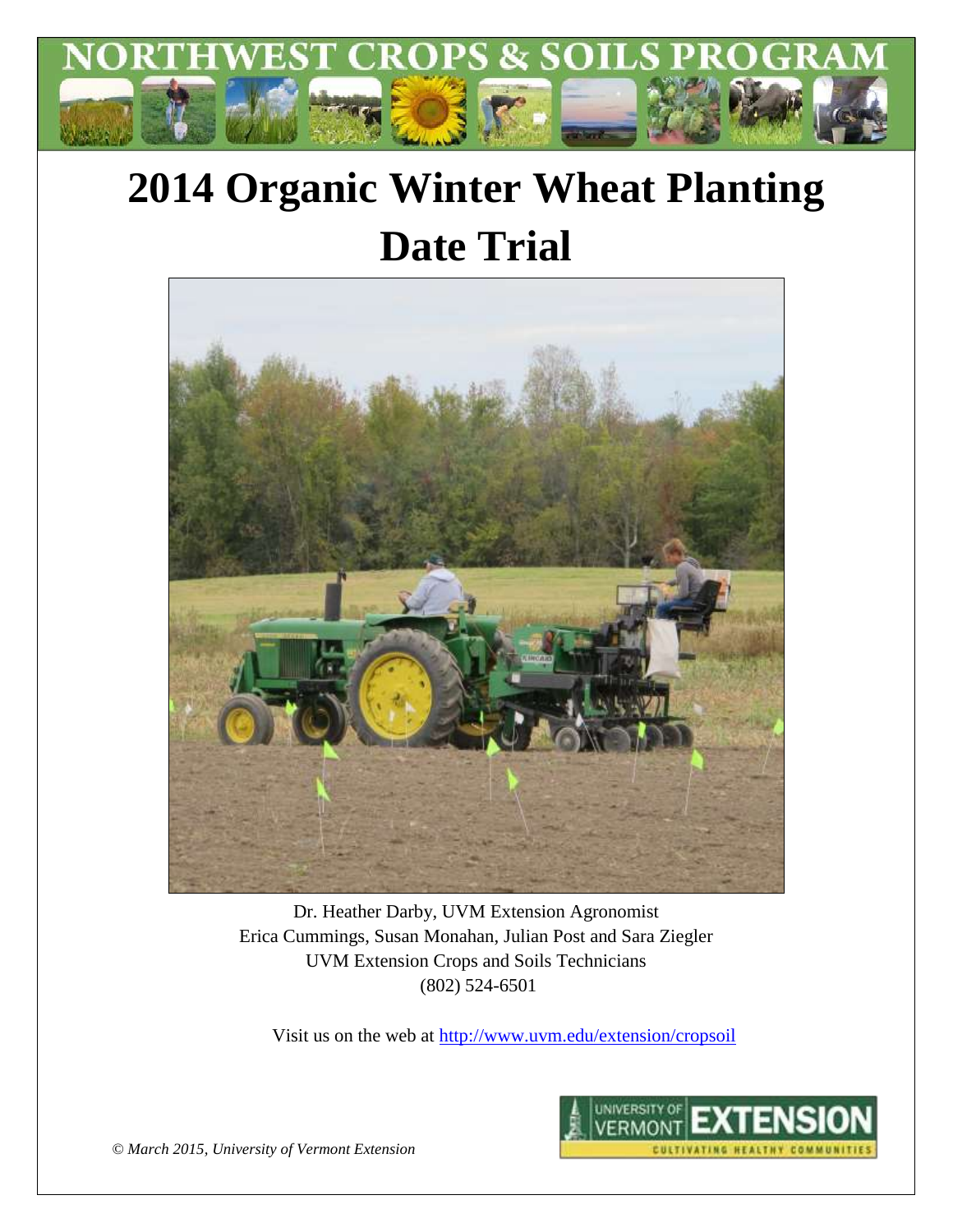#### **2014 ORGANIC WINTER WHEAT PLANTING DATE TRIAL Dr. Heather Darby, University of Vermont Extension [heather.darby\[at\]uvm.edu](mailto:hdarby@uvm.edu?subject=2012%20Winter%20Wheat%20Planting%20Date)**

In 2014, the University of Vermont Extension Northwest Crops and Soils Program conducted a winter wheat planting date trial. As the demand for local organic wheat has risen over the last few years, UVM Extension has been trying to determine the best agronomic practices for wheat production in the Northeastern climate. Traditionally, producers have planted winter wheat after the Hessian fly free date, 15-Sep. Producers are interested in knowing how late they can plant their wheat in order to plan rotations and maximize yield while maintaining quality.

## **MATERIALS AND METHODS**

The trial was conducted in 2014 at Borderview Research Farm in Alburgh, VT. The experimental design was a randomized complete block split design with four replications. Main plots were planting date and subplots were varieties (Table 1, 2). Planting dates were initiated on 20-Sep 2013 and continued approximately every week for 4 weeks with a Great Plains Cone Seeder (Table 2). Three hard red spring wheat varieties were selected to represent varieties of varying heights (Table 1).

#### **Table 1. Seed varieties and seed sources for the winter wheat planting date trial at Borderview Research Farm in Alburgh, VT.**

| <b>Winter Wheat Varieties</b> | Type                  | Origin | <b>Seed Source</b>     |
|-------------------------------|-----------------------|--------|------------------------|
| Harvard                       | Hard red winter wheat | Canada | saved seed-VT          |
| Morley (AC)                   | Hard red winter wheat | Canada | Bramhill Seeds, Canada |
| Redeemer                      | Hard red winter wheat | Canada | Bramhill Seeds, Canada |

| Table 2. Winter wheat planting and emergence            |  |
|---------------------------------------------------------|--|
| dates at Borderview Research Farm in Alburgh, VT, 2013. |  |

| <b>Planting date</b> | Plant emergence date |
|----------------------|----------------------|
| $20-Sep$             | $27-Sep$             |
| $27-Sep$             | 4-Oct                |
| 4-Oct                | $10$ -Oct            |
| $10$ -Oct            | $25$ -Oct            |

The soil type at the project site was a Benson rocky silt loam. The seedbed was prepared by fall plow, followed by disk and spike tooth harrow. All plots were managed with practices similar to those used by producers in the surrounding areas (Table 3).

Grain plots were harvested on 1-Aug 2014 with an Almaco SPC50 plot combine, the harvest area was 5' x 20'. At the time of harvest plant heights were measured, excluding awns, and the severity of lodging was recorded based on a visual rating with a  $0 - 5$  scale, where 0 indicates no lodging and 5 indicates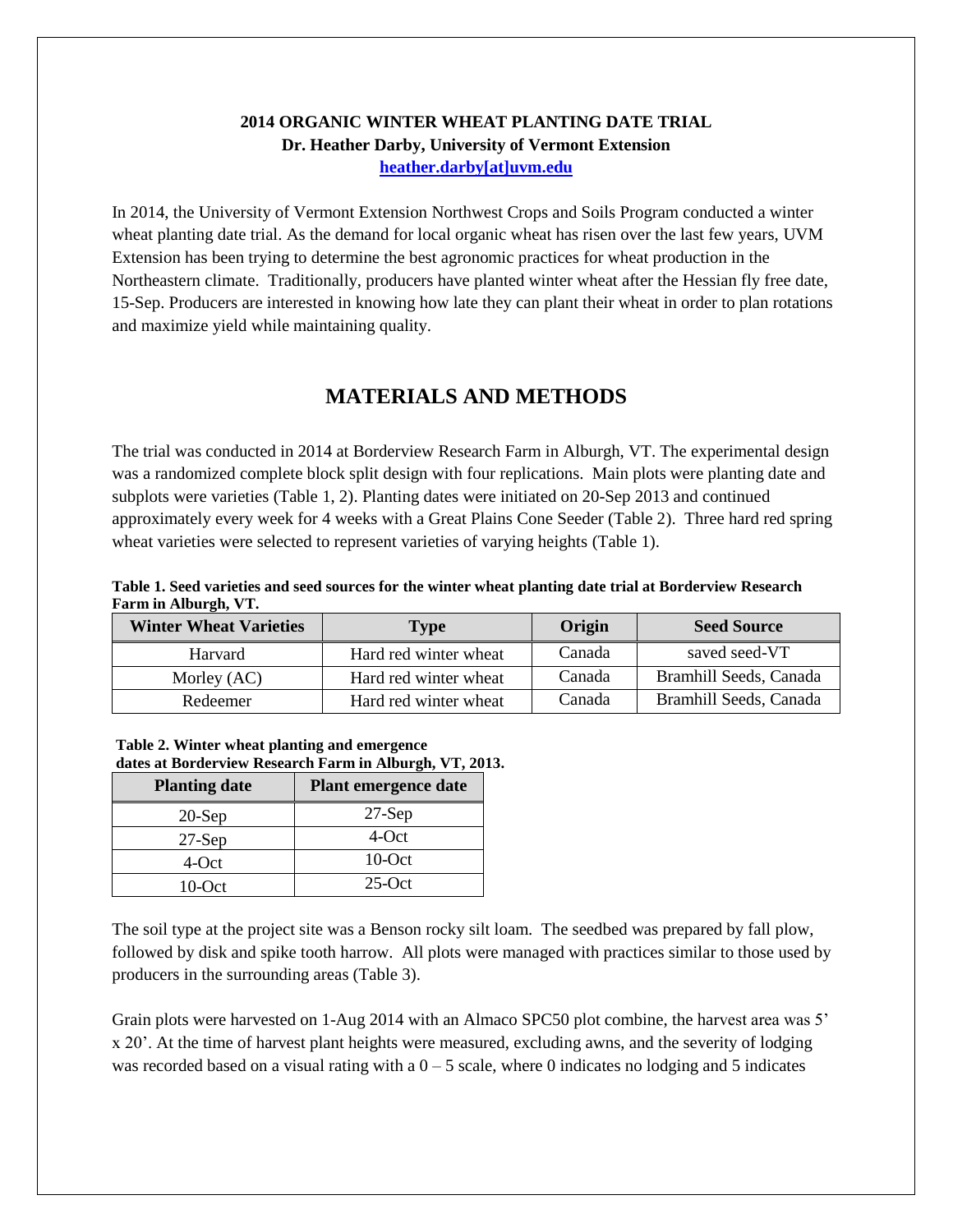severe lodging and a complete crop loss. In addition, grain moisture, test weight, and yield were calculated.

| <b>Trial information</b>      | <b>Borderview Research Farm</b>         |  |  |
|-------------------------------|-----------------------------------------|--|--|
|                               | Alburgh, VT                             |  |  |
| Soil type                     | Benson rocky silt loam                  |  |  |
| Previous crop                 | Summer annuals                          |  |  |
| Row spacing (in)              | 6                                       |  |  |
| Seeding rate (lbs $ac^{-1}$ ) | 125                                     |  |  |
| Replicates                    | 3                                       |  |  |
| Harvest area (ft)             | 5 x 20                                  |  |  |
| Harvest date                  | 1-Aug 2014                              |  |  |
| Tillage operations            | Fall plow, disk, and spike tooth harrow |  |  |

#### **Table 3. Winter wheat planting date trial specifics in Alburgh, VT, 2014.**

Following harvest, seed was cleaned with a small Clipper cleaner (A.T. Ferrell, Bluffton, IN). An approximate one pound subsample was collected to determine quality. Quality measurements included standard testing parameters used by commercial mills. Test weight was measured by the weighing of a known volume of grain. Generally the heavier the wheat is per bushel, the higher baking quality. The acceptable test weight for bread wheat is 56-60 lbs per bushel. Once test weight was determined, the samples were then ground into flour using the Perten LM3100 Laboratory Mill. At this time flour was evaluated for its protein content, falling number, and mycotoxin levels. Grains were analyzed for protein content using the Perten Inframatic 8600 Flour Analyzer. Grain protein affects gluten strength and loaf volume. Most commercial mills target 12-15% protein. The determination of falling number (AACC Method 56-81B, AACC Intl., 2000) was measured on the Perten FN 1500 Falling Number Machine. The falling number is related to the level of sprout damage that has occurred in the grain. It is measured by the time it takes, in seconds, for a stirrer to fall through a slurry of flour and water to the bottom of the tube. Falling numbers greater than 350 indicate low enzymatic activity and sound quality wheat. A falling number lower than 200 indicates high enzymatic activity and poor quality wheat. Deoxynivalenol (DON) analysis was analyzed using Veratox DON 5/5 Quantitative test from the NEOGEN Corp. This test has a detection range of 0.5 to 5 ppm. Samples with DON values greater than 1 ppm are considered unsuitable for human consumption.

Data was analyzed using mixed model analysis using the mixed procedure of SAS (SAS Institute, 1999). Replications were treated as random effects and treatments were treated as fixed. Mean comparisons were made using the Least Significant Difference (LSD) procedure when the F-test was considered significant  $(p<0.10)$ 

Variations in yield and quality can occur because of variations in genetics, soil, weather and other growing conditions. Statistical analysis makes it possible to determine whether a difference among varieties is real or whether it might have occurred due to other variations in the field. At the bottom of each table, a LSD value is presented for each variable (e.g. yield). Least Significant Differences at the 10% level of probability are shown. Where the difference between two varieties within a column is equal to or greater than the LSD value at the bottom of the column, you can be sure in 9 out of 10 chances that there is a real difference between the two varieties. In the following example, variety A is significantly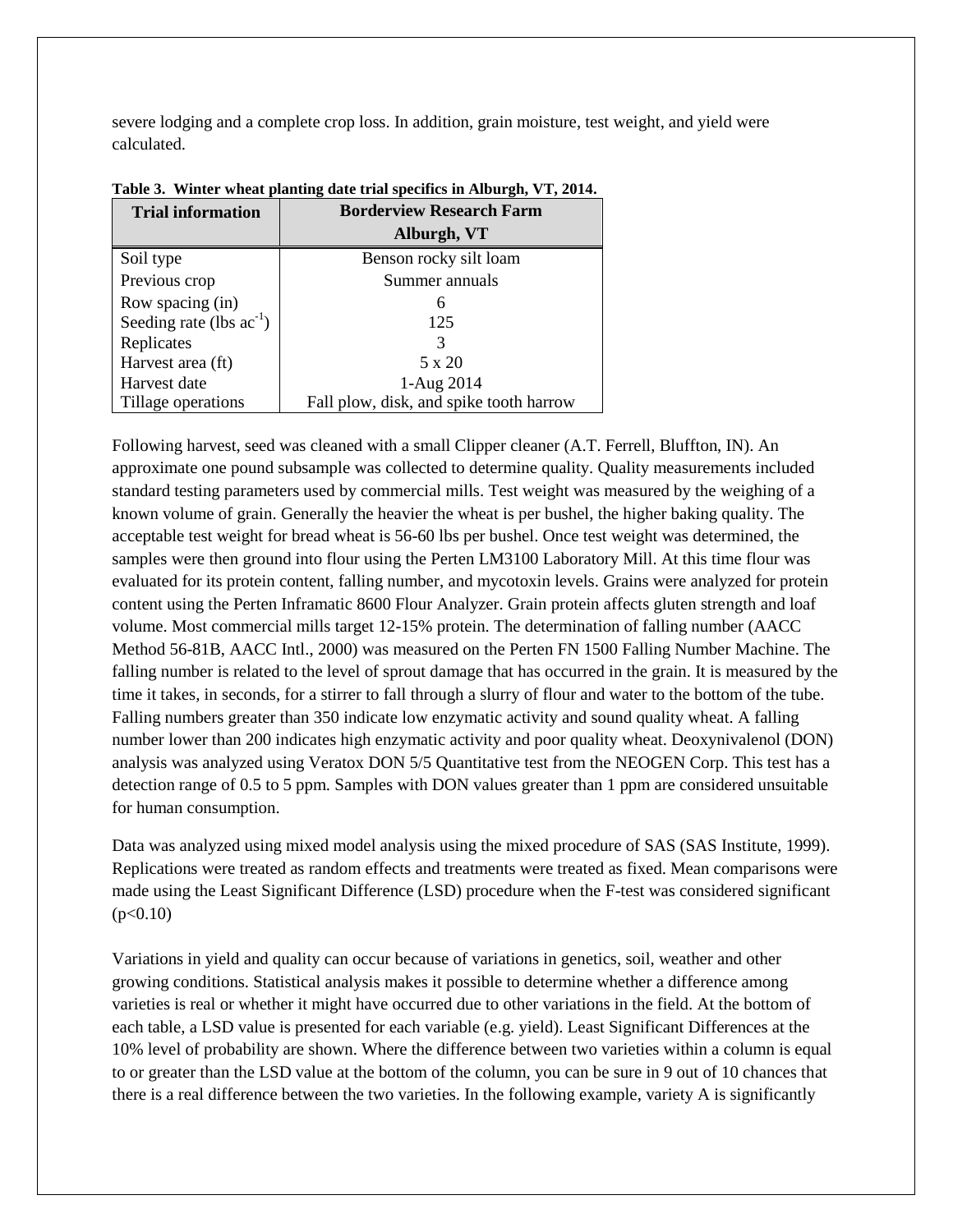different from variety C, but not from variety B. The difference between A and B is equal to 725, which is less than the LSD value of 889. This means that these varieties did not differ in yield. The difference between A and C is equal to 1454, which is greater than the LSD value of 889. This means that the yields of these varieties were significantly different from one another. The asterisk indicates that variety B was not significantly lower than the top yielding variety.

| <b>Variety</b> | Yield |
|----------------|-------|
| A              | 3161  |
| B              | 3886* |
| C              | 4615* |
| LSD            | 889   |

## **RESULTS**

Seasonal precipitation and temperature recorded at weather stations in close proximity to the trial site is shown in Table 4. The growing season this year was marked by lower than normal temperatures in September, April, and July, and higher than normal rainfall throughout the growing season (Apr-Jul). In Alburgh, there was an accumulation of 4756 Growing Degree Days (GDDs), which is 284 GDDs below the 30 year average.

|  |  |  | Table 4. Temperature and precipitation summary for Alburgh, VT, 2013 and 2014. |  |  |
|--|--|--|--------------------------------------------------------------------------------|--|--|
|--|--|--|--------------------------------------------------------------------------------|--|--|

| Alburgh, VT                         | $Sep-13$ | $Oct-13$        | Apr-14  | $May-14$ | $Jun-14$ | $Jul-14$ |
|-------------------------------------|----------|-----------------|---------|----------|----------|----------|
| Average temperature $({}^{\circ}F)$ | 59.3     | 51.1            | 43.0    | 57.4     | 66.9     | 69.7     |
| Departure from normal               | $-1.30$  | 2.90            | $-1.80$ | 1.00     | 1.10     | $-0.90$  |
|                                     |          |                 |         |          |          |          |
| Precipitation (inches)              | 2.20     | 2.39 $\Diamond$ | 4.34    | 4.90     | 6.09     | 5.15     |
| Departure from normal               | $-1.44$  | $-1.21$         | 1.52    | 1.45     | 2.40     | 1.00     |
|                                     |          |                 |         |          |          |          |
| Growing Degree Days (base 32°F)     | 825      | 600             | 330     | 789      | 1041     | 1171     |
| Departure from normal               | $-33.4$  | 98.2            | $-53.9$ | 32.8     | 27.3     | $-26.9$  |

Based on weather data from a Davis Instruments Vantage Pro2 with WeatherLink data logger.

Historical averages are for 30 years of NOAA data (1981-2010) from Burlington, VT.

◊ October 2013 precipitation data based on National Weather Service data from cooperative stations in Burlington, VT (http://www.nrcc.cornell.edu/page\_nowdata.html)

#### *Impact of Planting Date*

There was no significant difference in plant height, yield, test weight, falling number, and DON concentration by planting date (Table 5). Winter wheat yields averaged 3416 lbs per acre across the planting dates. The second planting date (27-Sep) had the lowest harvest moisture at 18.7% while the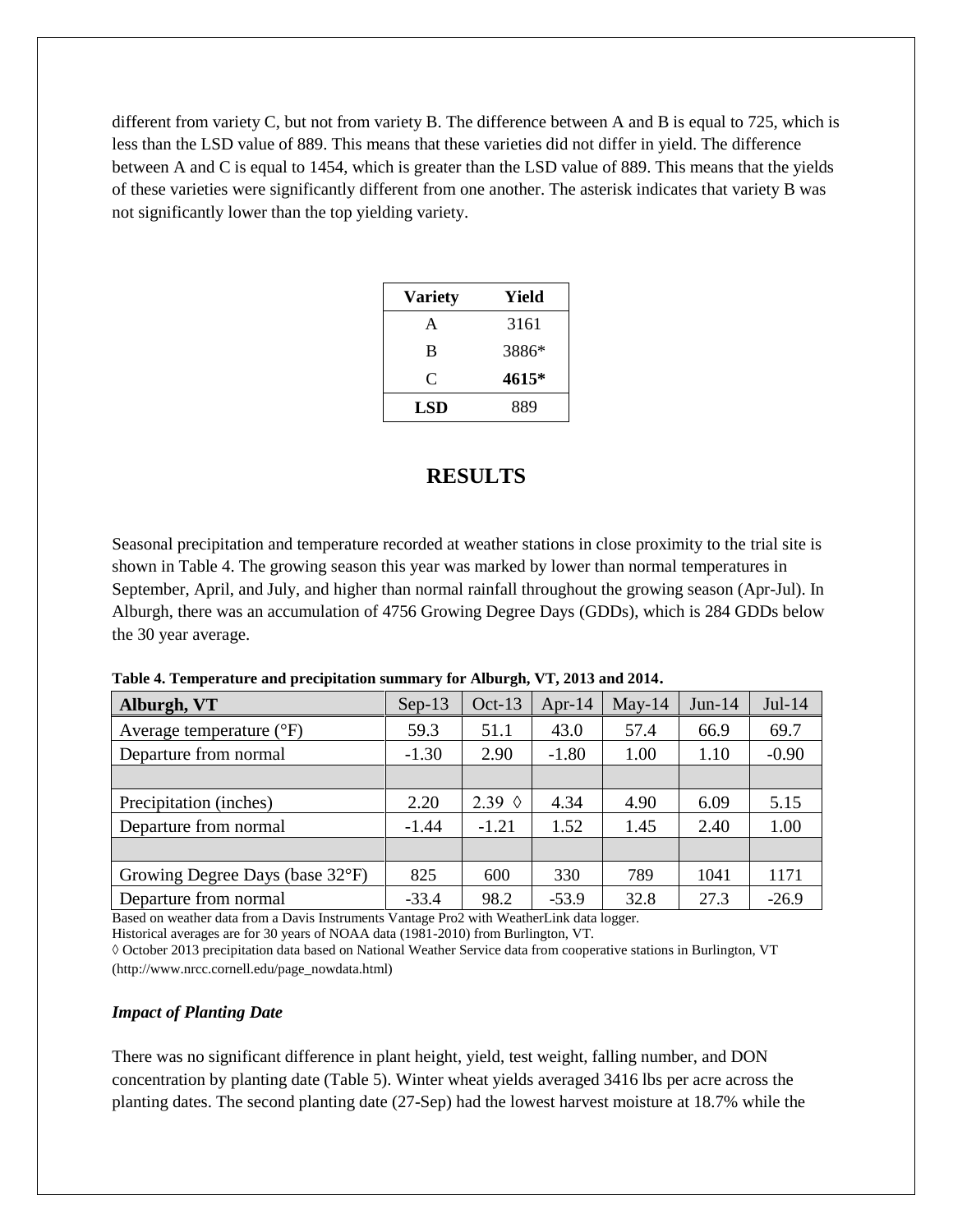highest harvest moisture was the fourth planting date (10-Oct) at 19.4%. All of the planting dates had moisture levels above 14% and therefore had to be dried down to below 14% moisture, necessary for optimal grain storability.

| <b>Planting</b><br>date | <b>Plant</b><br>height | <b>Yield</b><br>@13.5%<br>moisture | <b>Harvest</b><br>moisture | .<br><b>Test</b><br>weight    | <b>Crude protein</b><br>@ 12%<br>moisture | <b>Falling</b><br>number | <b>DON</b> |
|-------------------------|------------------------|------------------------------------|----------------------------|-------------------------------|-------------------------------------------|--------------------------|------------|
|                         | inches                 | $\text{lbs}$ ac <sup>-1</sup>      | $\%$                       | $\text{lbs}$ bu <sup>-1</sup> | %                                         | seconds                  | ppm        |
| $20-Sep$                | 37.7                   | 3450                               | 19.3                       | 52.7                          | 10.2                                      | 264                      | 0.77       |
| $27-Sep$                | 36.7                   | 3263                               | $18.7*$                    | 52.3                          | 10.0                                      | 270                      | 0.98       |
| 4-Oct                   | 35.7                   | 3330                               | 18.9*                      | 52.2                          | 10.3                                      | 275                      | 1.36       |
| $10$ -Oct               | 36.9                   | 3622                               | 19.4                       | 52.4                          | $11.0*$                                   | 274                      | 1.26       |
| Trial mean              | 36.7                   | 3416                               | 19.1                       | 52.4                          | 10.4                                      | 271                      | 1.09       |
| LSD(0.10)               | <b>NS</b>              | <b>NS</b>                          | 0.26                       | <b>NS</b>                     | 0.56                                      | <b>NS</b>                | <b>NS</b>  |

**Table 5. Winter wheat harvest and quality results by planting date, 2014.**

\*Treatments that did not perform significantly lower than the top-performing treatment (in **bold**) in a particular column are indicated with an asterisk.

NS-Treatments were not significantly different from one another.

The fourth planting date (10-Oct) had the highest crude protein level (11.0 %) and the lowest level (10.0%) was the second planting date (27-Sep) (Figure 1). None of the protein levels from any of the planting dates met the industry standards of 12-15% protein. Regardless of planting date, falling number was below 350 seconds indicating some sprout damage. In the Northeast, *Fusarium* head blight (FHB) is predominantly caused by the species *Fusarium graminearum*. This disease is very destructive and causes yield loss, low test weights, low seed germination and contamination of grain with mycotoxins. A vomitoxin called deoxynivalenol (DON) is considered the primary mycotoxin associated with FHB. The spores are usually transported by air currents and can infect plants at flowering through grain fill. Eating contaminated grain greater than 1ppm poses a health risk to both humans and livestock. The third and fourth planting dates were above the FDA's 1ppm limit.The lowest DON level was the 20-Sep planting date (0.77 ppm).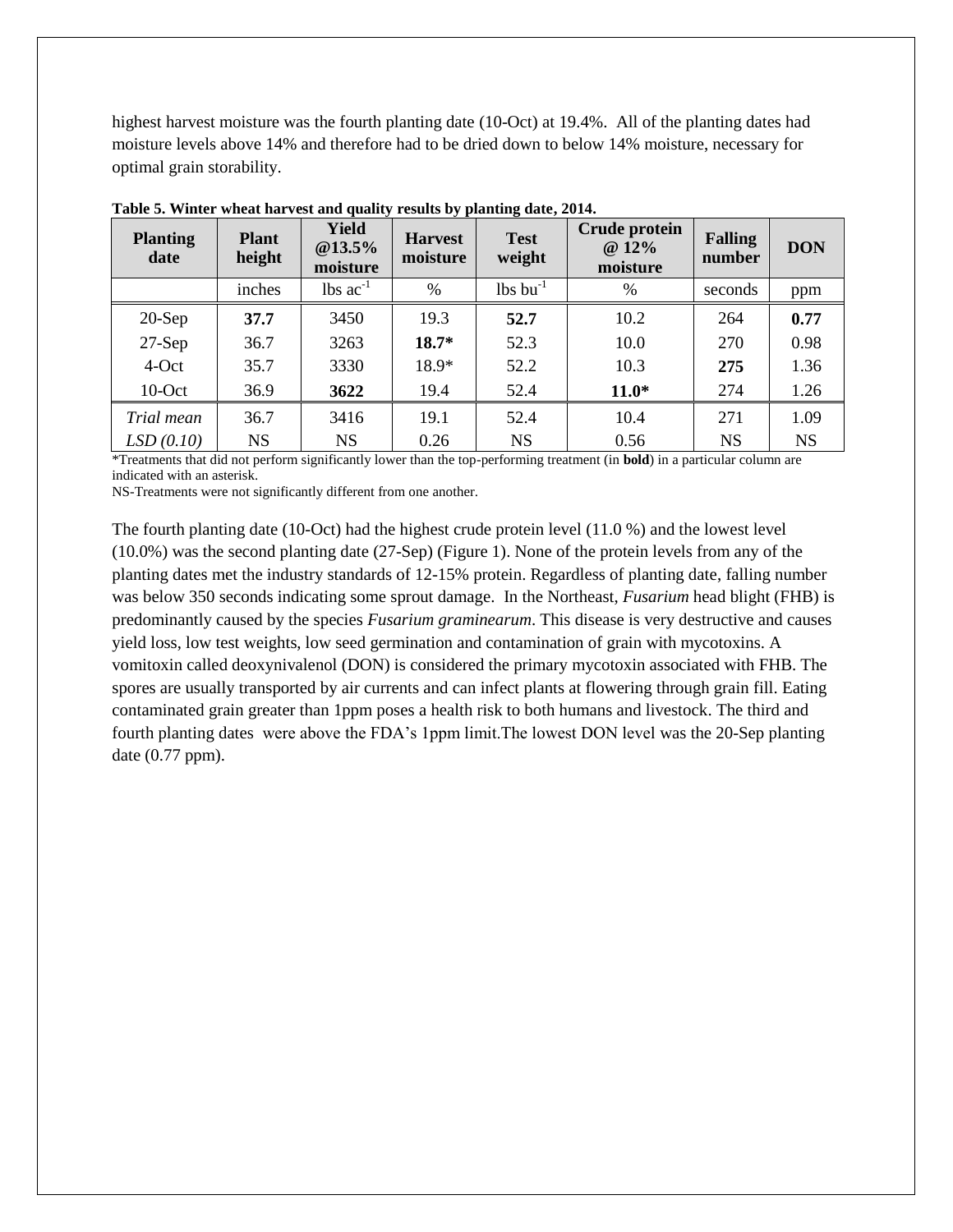

**Figure 1. Yield and protein comparison between planting dates across hard red winter wheat varieties in Alburgh, VT, 2014.** 

Treatments that share a letter did not differ significantly by planting date.

#### *Impact of Variety*

Varieties did not differ significantly in yield (Table 6). There were significant differences in plant height, harvest moisture, test weight, crude protein, falling, and DON between varieties (Table 6). Morley (AC) was the tallest variety (41.1 inches) and Harvard was the shortest (33.9 inches). All of the winter wheat varieties had harvest moistures greater than 14%, the optimum moisture for grain storability, and therefore had to be dried down. Redeemer had the lowest harvest moisture out of the three varieties (18.7 %). Morley (AC) had the highest test weight (52.8 lbs bu-1). Redeemer also had a high test weight of  $(52.6 \text{ lbs bu}^{-1})$ . However, none of the varieties attained 56-60 lbs bu<sup>-1</sup> the desired test weight for wheat. Redeemer had the highest crude protein level (11.4%) and the lowest (9.5%) was Morley (AC) (Figure 2). None of the variety crude protein levels met industry standards of 12-15% protein. Redeemer had the highest falling number of 304 seconds. All the varieties had falling numbers below 350 seconds indicating some sprout damage. The DON levels varied this year. Two of the three varieties had DON levels below the FDA's 1ppm limit. The lowest DON level was Morley (AC) (0.47 ppm) and the highest level was Harvard (1.88 ppm).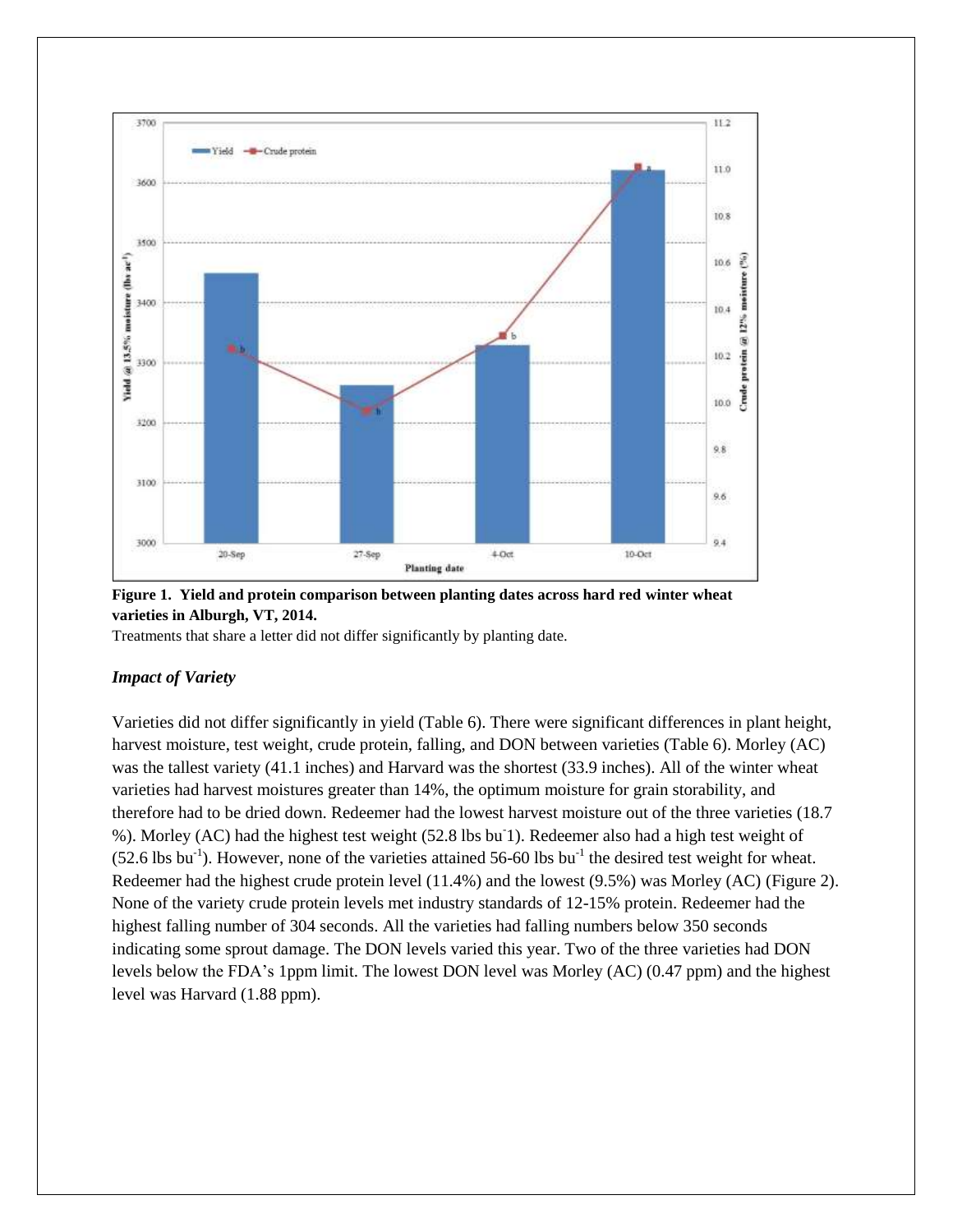| <b>Variety</b> | <b>Plant</b><br>height | <b>Yield</b><br>@13.5%<br>moisture | <b>Harvest</b><br>moisture | <b>Test</b><br>weight  | Crude protein<br>@ 12%<br>moisture | <b>Falling</b><br>number | <b>DON</b> |
|----------------|------------------------|------------------------------------|----------------------------|------------------------|------------------------------------|--------------------------|------------|
|                | inches                 | $\text{lbs}$ ac <sup>-1</sup>      | $\%$                       | $lbs$ bu <sup>-1</sup> | $\%$                               | seconds                  | ppm        |
| Morley (AC)    | $41.1*$                | 3631                               | 19.3                       | $52.8*$                | 9.5                                | 265                      | $0.47*$    |
| Harvard        | 33.9                   | 3380                               | 19.2                       | 51.8                   | 10.2                               | 243                      | 1.88       |
| Redeemer       | 35.2                   | 3238                               | $18.7*$                    | $52.6*$                | $11.4*$                            | $304*$                   | 0.92       |
| Trial mean     | 36.7                   | 3416                               | 19.1                       | 52.4                   | 10.4                               | 271                      | 1.09       |
| LSD(0.10)      | 2.7                    | <b>NS</b>                          | 0.23                       | 0.60                   | 0.49                               | 24                       | 0.49       |

**Table 6. Winter wheat harvest and quality results by variety, 2014.** 

\*Treatments that did not perform significantly lower than the top-performing treatment (in **bold**) in a particular column are indicated with an asterisk.

NS-Treatments were not significantly different from one another.



**Figure 2. Yield and protein comparison between hard red winter wheat varieties across all planting dates in Alburgh, VT, 2014.** 

Treatments that share a letter did not differ significantly by variety.